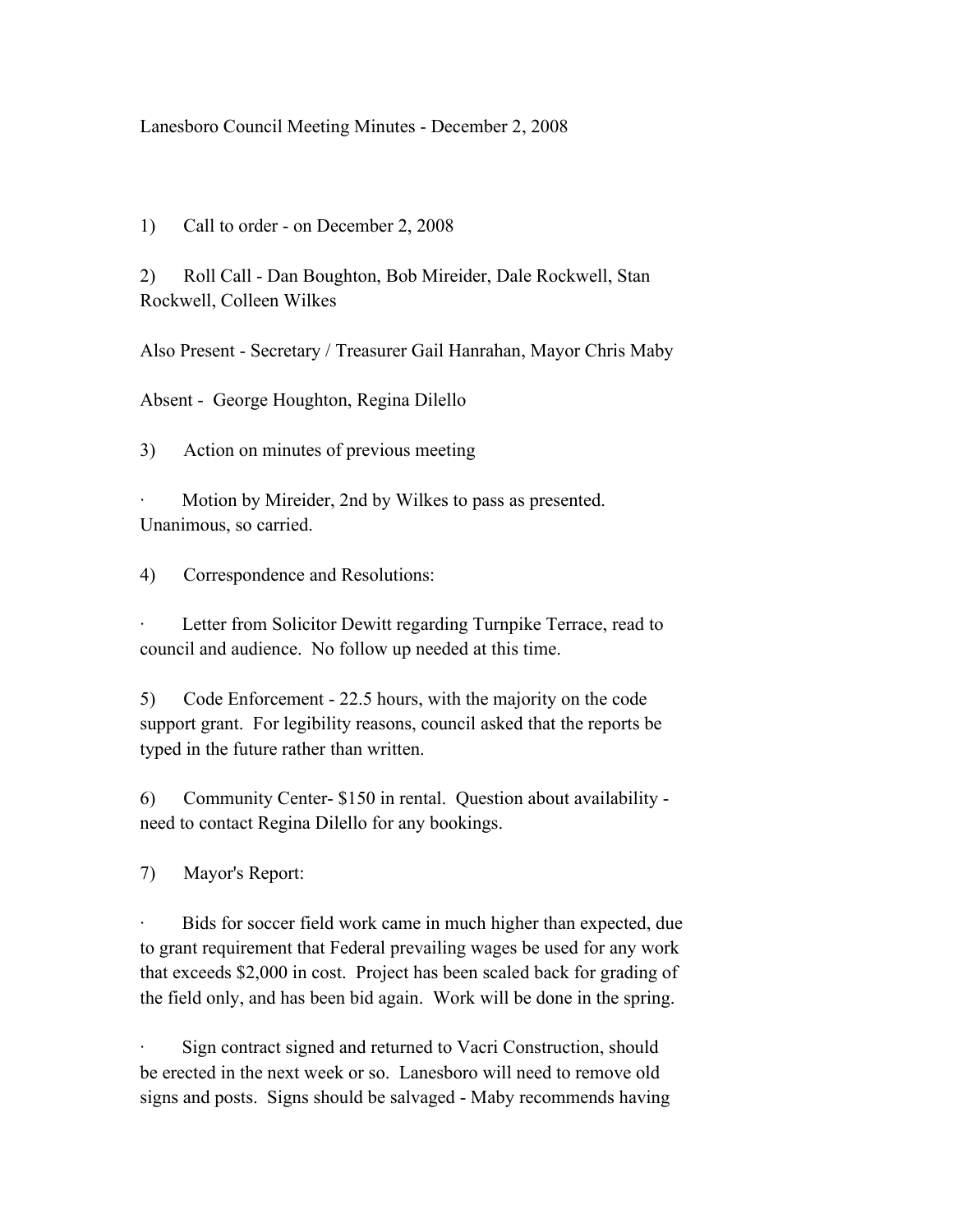Boughton Jr remove signs and salvage, as he has a part time scrap metal business. After discussion, council authorized Jr to remove and salvage signs.

8) Police - Investigating potential alternatives for an office, will provide update at January meeting. Officer Golka will be working 2 shifts during the week, with remainder of hours scheduled for weekends.

9) Unfinished business:

Discussion and vote on proposed 2009 budget (no tax or garbage/sewer increase) NEEDS A ROLL CALL VOTE - After discussion motion to pass as presented. For - Mireider, Wilkes, D. Rockwell, Boughton, and S. Rockwell None against. Motion carried.

10) New business:

After discussion, the following decisions were made:

Sewer billing - once an account is three months delinquent, a ten day certified letter is sent. If no response is received, the residence is posted. If no response is made to that, the water company is contacted for a shutoff. Clarification on how to bill, beginning immediately anyone three months or more later must pay at least half of their bill and sign a statement for continuous monthly double payments until such time they are caught up. If the owner misses a payment, they are subject to immediate water shutoff. If the owner cannot pay half of the account balance up front, treasurer is authorized to determine if less is acceptable. If not acceptable, she will notify council and ask for direction.

Potter property billing - property was billed for a period during which there was no water to the residence. Note - Lanesboro was not informed of the water shutoff until just recently, AFTER it had been turned back on. After discussion, motion by D. Rockwell to send letter to Potter indicating he must pay all of the bill for the time period during which water was turned on at the property. 2nd by Mireider. Boughton and S. Rockwell for, Wilkes against. Motion carried.

Sewer billing for primary residences - when water is turned off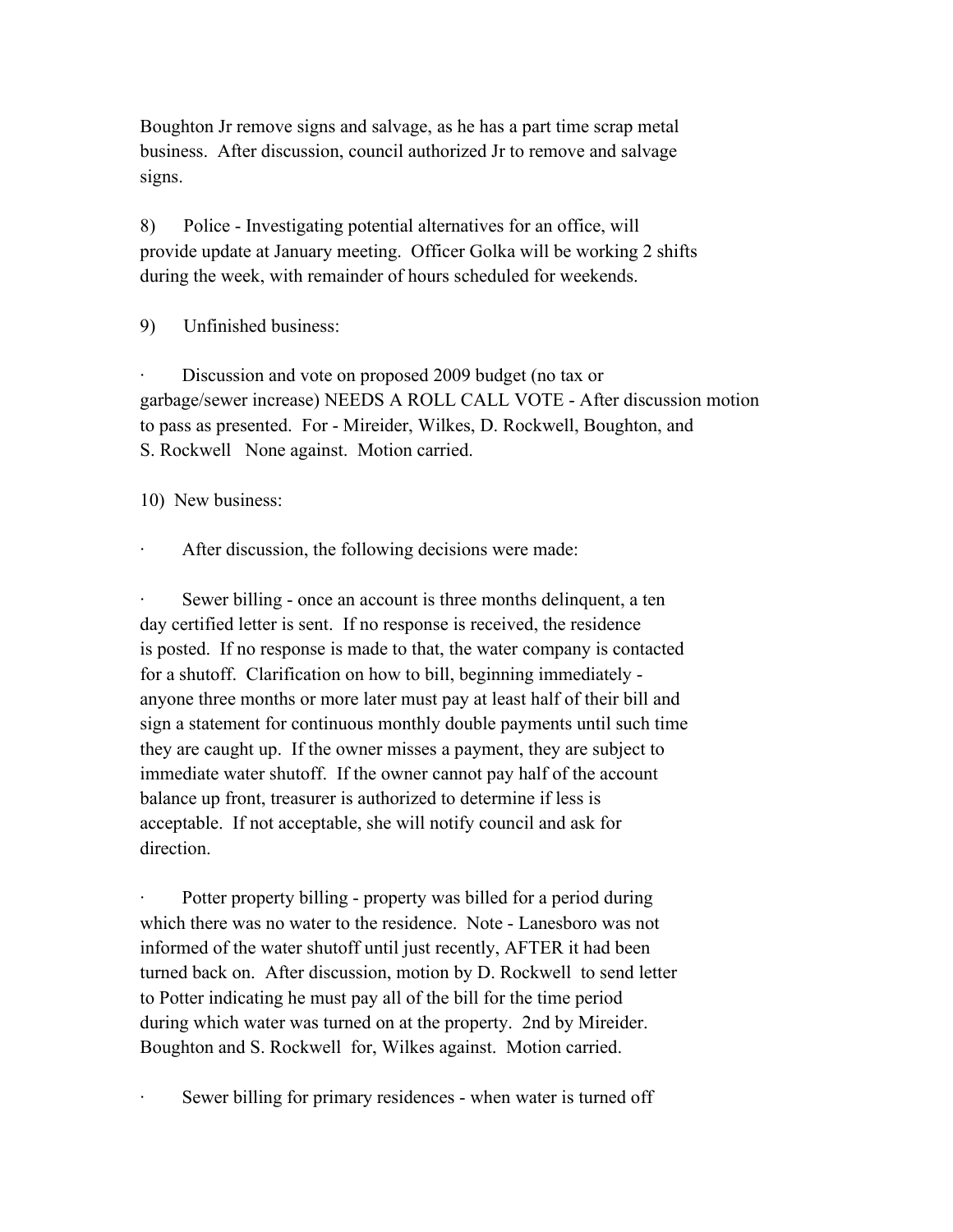and a copy of the turnoff is provided on water company letterhead, sewer billing will be suspended during the time that water is off.

Sewer billing for rental residences - per ordinance, sewer bills for rental properties shall always be billed, regardless of whether the building is occupied or water turned off.

Interest rate - the ordinance provides for a  $10\%$  interest penalty per month. After discussion, motion by D. Rockwell , 2nd by Boughton that the interest rate shall stay at 10% per month, with a \$1000 cap on interest charges. Mireider and S. Rockwell for, Wilkes against. Motion carried.

Non-payment of garbage account - letter shall be sent to the property owners in arrears, with follow up at the January meeting. Council in agreement that if restitution is not made, owners will be taken to small claims court. Note: Water shutoff can only be used for sewer billing. Small claims court could result in loss of personal property, which is auctioned off to pay off the debt. Any excess money (made beyond the amount owed) on the auctioned property is returned to the owner.

Meeting minutes - can be emailed to all Councilmen and Mayor, excepting Wilkes (hardcopy mailed to her).

The \$50,000 loan for the Mtn. Road construction had a processing error, and needs to be brought up again at the January meeting. S. Rockwell to contact Dewitt's office to see what the problem is, discuss with PennStar, and then follow up with contractor and engineer.

Mountain Road payment to contractor - Lanesboro has \$45,000 in grant money to cover a portion of the bill. Motion by Mireider, 2nd by D. Rockwell authorizing Maby to cosign a check for this amount. S. Rockwell and Wilkes for, Boughton abstained. Motion carried, Maby signed the check.

End of the year bills for sewer related items, \$4,100 payment to liquid fuels account, Fire Company workers comp, and contractor amount to \$20,500. There is currently \$12,000 available, with some more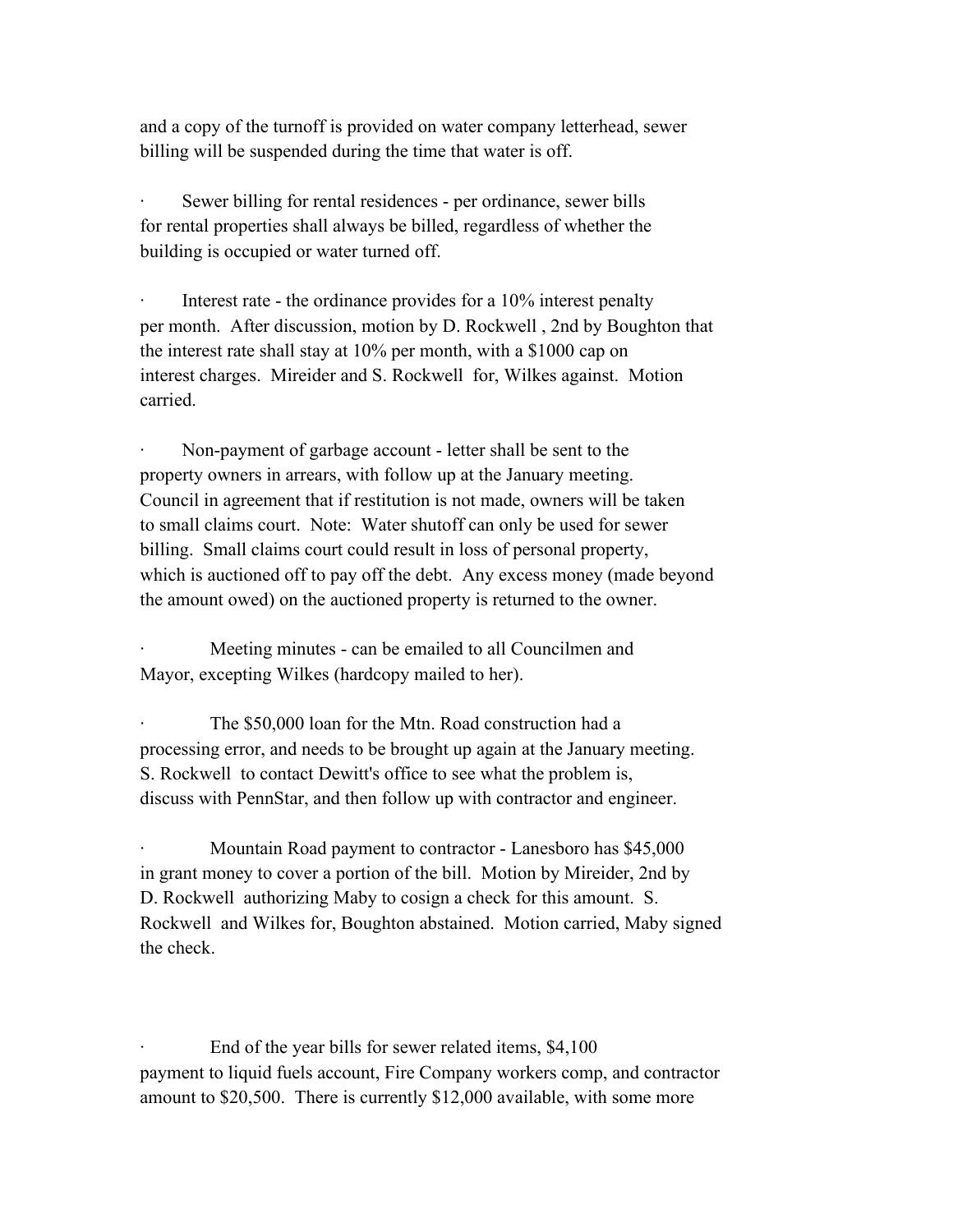to come with garbage and sewer billing. Treas. authorized to pay sewer related items, liquid fuels, and fire company. Contractor bill to wait until January, pending resolution of the borrowing of the money.

S. Rockwell was contacted by Thompson about having Lanesboro provide snow removal for them. After brief discussion, general consensus is to pass on this request, given the lack of backup equipment and availability of drivers.

11) Visitors (requesting time on floor):

· none

12) Meeting left open until December 16, 2008 in case there needs to be a discussion regarding the Mountain Road financing.

13) December 16, 2008 meeting opened with D. Rockwell, S. Rockwell, Boughton and Dilello present. Also present Secy/Treas. And Mayor.

 Ordinance passed for the borrowing of \$50,000.00 to complete grant project. Roll call vote:

 for D. Rockwell, S. Rockwell, Boughton and Dilello. Unanimous so carried.

 Discussion of weight limits on all roads in Boro. Ordinance 1990-4 passed indicating a weight

 limit of 5-ton on roads. Chief Record to research procedure to enforce ordinance.